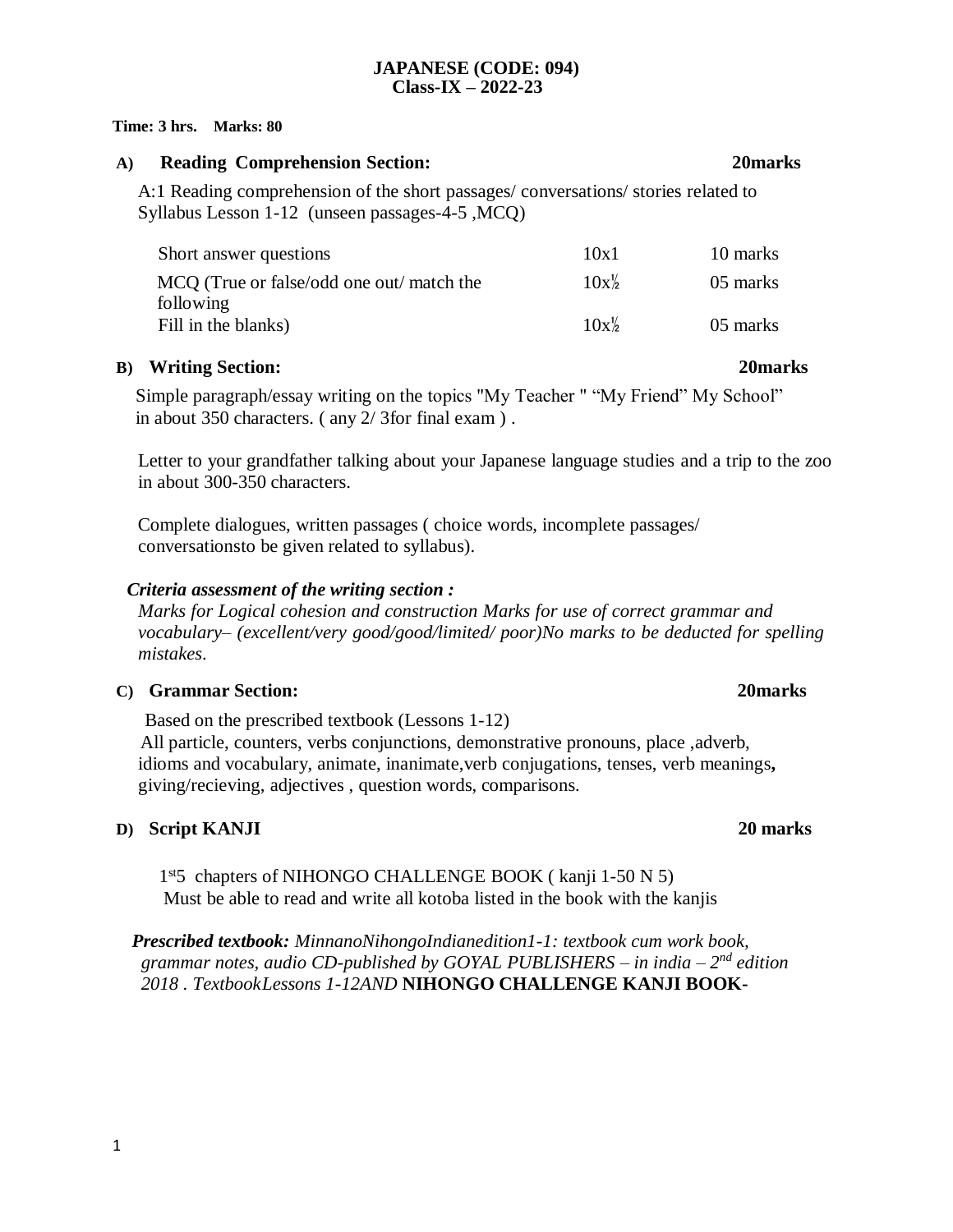# **JAPANESE (CODE: 094) Class-IX**

Section - A: Reading Comprehension - 20 marks Section - B: Writing  $\qquad \qquad$  20 marks

| Section - C: Grammar        |                                                                        | 20 marks                                                             |                    |
|-----------------------------|------------------------------------------------------------------------|----------------------------------------------------------------------|--------------------|
| Section - D: Script( KANJI) |                                                                        | 20 marks                                                             |                    |
| Section wise weightage:     |                                                                        |                                                                      |                    |
| Section                     | Details of Topics/Sections                                             | Types of Questions                                                   | Marks              |
| Section $- A$               | 3-4 Unseen prose passages                                              | Short answer questions                                               | 10                 |
| (Understanding,             | (related to syllabus/ lessons)                                         |                                                                      | 05                 |
| analyzing)                  |                                                                        | Vocabulary Search:<br>Noun and verb forms/opposites/find the odd one |                    |
|                             |                                                                        | /adjectives/adverbs., match the following                            |                    |
|                             |                                                                        |                                                                      |                    |
|                             |                                                                        | True or False – context or theme based                               | 05                 |
| $Section - B$<br>(Creating) | Any 2 Long compositions/essay<br>$(informal letter - around 350)$      | Creative long answers                                                | 10                 |
|                             | characters)                                                            |                                                                      |                    |
|                             |                                                                        |                                                                      |                    |
|                             | Letter to your grandfather talking                                     | Creative writing                                                     | 05                 |
|                             | about your Japanese language<br>studies and a trip to the zoo in about |                                                                      |                    |
|                             | 300-350 characters.                                                    |                                                                      |                    |
|                             |                                                                        |                                                                      |                    |
|                             |                                                                        |                                                                      |                    |
|                             | Complete<br>dialogues,<br>written<br>choice<br>passages<br>€.          | Creative writing with correct vocabulary (appropriate<br>words)      | 05                 |
|                             | words, incomplete<br>passages/                                         |                                                                      |                    |
|                             | conversations                                                          |                                                                      |                    |
| Section $-C$                | - related to syllabus                                                  |                                                                      |                    |
| (Application)               | Grammar                                                                | Particles<br>は、の、も、に、で、から、まで、と、                                      | 05                 |
|                             |                                                                        | Pronouns, Time                                                       |                    |
|                             |                                                                        | N place、N をします                                                       |                    |
|                             |                                                                        | あげます、もらいます                                                           |                    |
|                             |                                                                        | あります、わかります                                                           | 05                 |
|                             |                                                                        | すき、じょうず、きらい、へた                                                       |                    |
|                             |                                                                        | あります、います。NやNやなど                                                      | 05                 |
|                             |                                                                        | ALL QUESTION WORDS lesson 1-12                                       |                    |
|                             |                                                                        |                                                                      |                    |
|                             |                                                                        | Counters/ quantifiers, numbers, types of counting                    |                    |
|                             |                                                                        | Nouns, adjectives, verbs, adverbs, - ALL                             | 05                 |
|                             |                                                                        | <b>TENSES</b>                                                        |                    |
| $Section - D$               | <b>KANJI</b>                                                           | <b>KANJI TO HIRAGANA</b>                                             | 10                 |
| (Remembering)               |                                                                        |                                                                      |                    |
|                             |                                                                        | HIRAGANA TO KANJI                                                    | 10                 |
|                             |                                                                        |                                                                      |                    |
|                             |                                                                        |                                                                      |                    |
|                             |                                                                        |                                                                      |                    |
|                             |                                                                        |                                                                      | Total: 80<br>marks |

## **The Question Paper will be divided into four sections: Time: 3 Hrs.**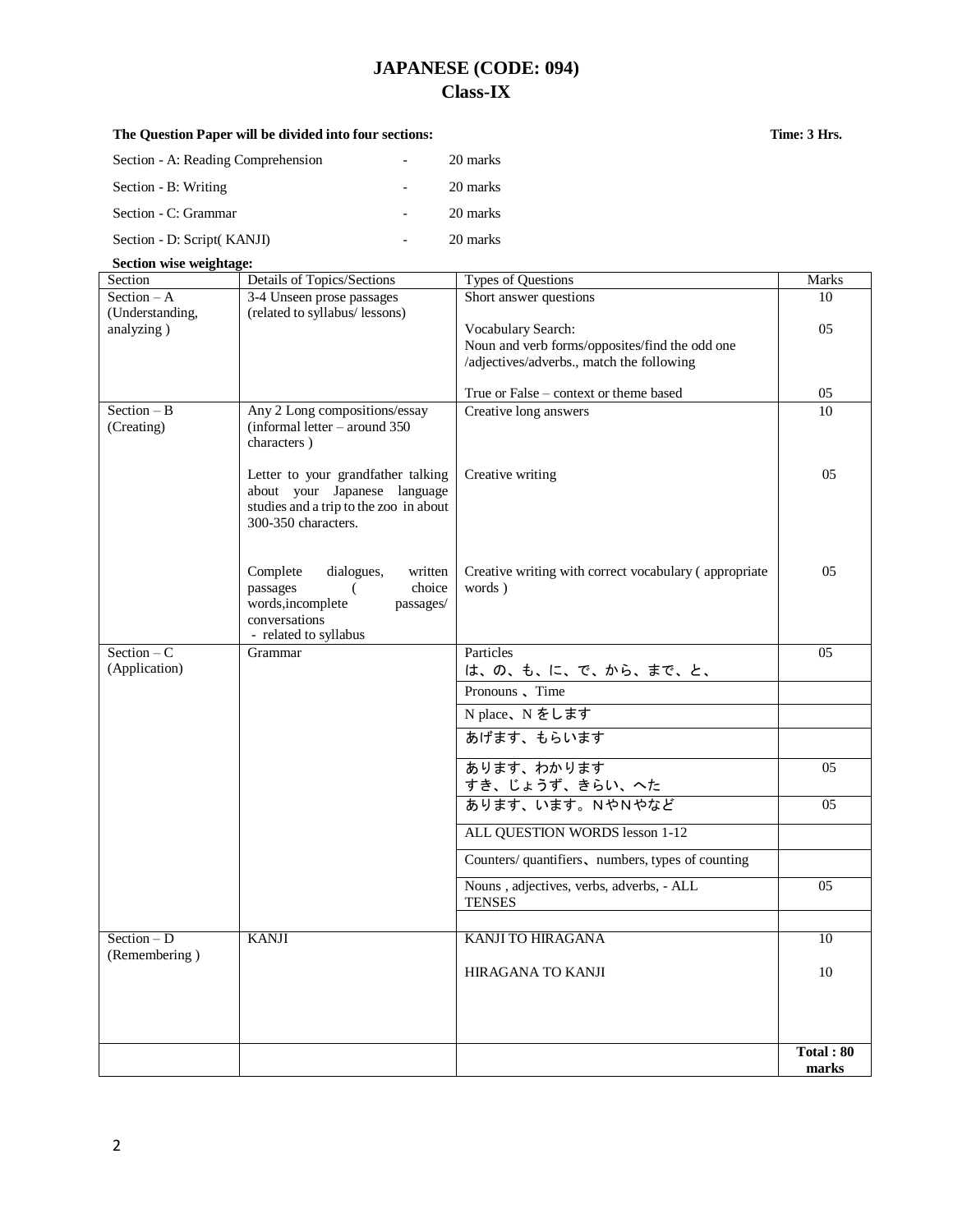## **JAPANESE (CODE: 094) Class-X 2022-23-**

#### **Time: 3Hrs Marks:80**

#### **PART A) MCQ, OBJECTIVE TYPE QUESTIONS 33 % CHOICE 40 Marks**

**Grammar Section:** Based on the prescribed textbook (Lessons 13-19)

ほしい、たい、N -PLACE へ いきます、かえります、きます。どこか、なにか、 Particles ,verb conjugations, te form , seeking/ granting permission , present continous, しりません、adjectives conjugations (and) ,から、Vない、please don't, must , ok if you don't,potential , can do , before, after ,have had the experience, たりたりします、になり ます all question words, adverbs.

**Script KANJI** Chapters 6-10of NIHONGO CHALLENGE BOOK (kanji 51-100 N 5) Must be able to read and write all kotoba listed in the book with the kanjis

### **PART B) DESCRIPTIVE TYPE QUESTIONS 33%CHOICE 40 Marks**

#### **Reading ComprehensionSection:**

A:1Reading comprehension of the short passages/ conversations/ stories/ Notice related to syllabus Lesson 13-19 (unseen passages-4-5,MCQ) Short answer questions MCQ (True or false/odd one out/ match the following/Fill in the blanks) (Any 2)

### **Writing Section:**

Simple paragraph/essay writing on the topics "My weekend" Insta / chat in plain form with your friend on the followingtopics in about 6 sentences. .

```
1. さいきん みた えいが
2. レストランで たべた にほん りょうり
```
Complete dialogues, written passages (choice words, incomplete passages/conversations to be given related to syllabus).

*Criteria assessment of the writing section :Marks for logical cohesion and construction Marks for use of correct grammar and vocabulary(excellent/very good/good/limited/ poor). No marks to be deducted for spelling mistakes*

*Prescribed textbook: MinnanoNihongoIndianedition1-2: textbook cum work book, grammar note, audio CD. -published by GOYAL PUBLISHERS – in India – 2 nd edition 2018 Textbook Lessons 13-19 AND* **NIHONGO CHALLENGE KANJI BOOK**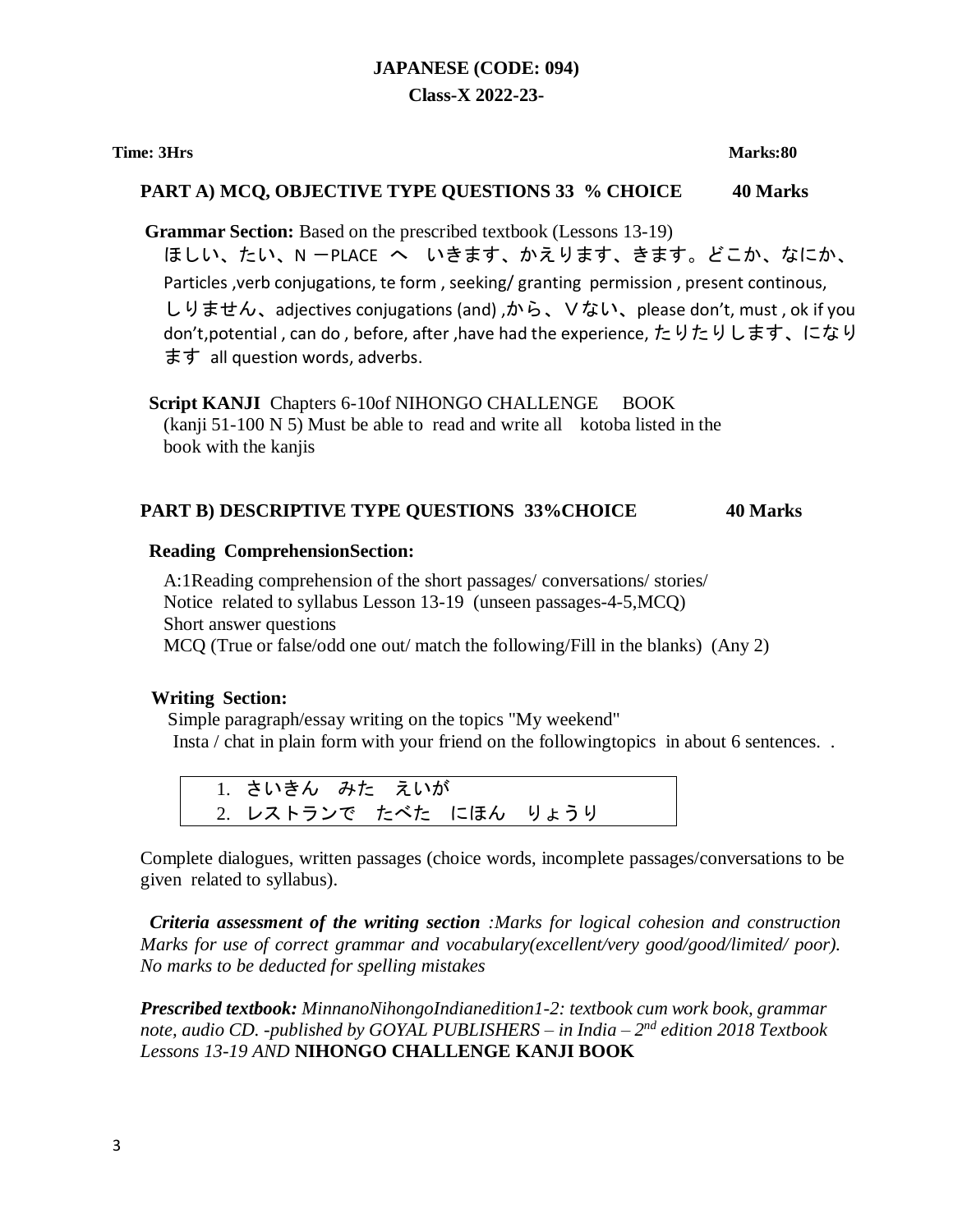#### **JAPANESE (CODE: 094)** Class-X

#### **The Question Paper will be divided into TWO sections: Time: 3Hrs PART A objective, MCQ, grammar and kanji PART B descriptive, reading comprehension and creative writing Section wise weightage**

| <b>SECTION</b> | Details of Topics/Sections                                                                                                                                                              | Types of Questions                                                                                                                                   | Marks          |
|----------------|-----------------------------------------------------------------------------------------------------------------------------------------------------------------------------------------|------------------------------------------------------------------------------------------------------------------------------------------------------|----------------|
| PART A         | Grammar                                                                                                                                                                                 | Desire, Verb<br>conjugation , particles , $\tau$<br>ください、てもいい、て<br>はいけません、ていま<br>す、しりません、Vて<br>form.                                                 | 06             |
|                |                                                                                                                                                                                         | けいようしーくて/で、V<br>てから                                                                                                                                  | 04             |
|                |                                                                                                                                                                                         | ができます、(しゅみは)<br>V dictionary form $\subset$<br>とです OR N ことです、<br>まえに、Vた、ことがあ<br>ります、けいようしーく/<br>になります。                                               | 07             |
|                |                                                                                                                                                                                         | Question words and<br>adverbs                                                                                                                        | 03             |
|                | <b>KANJI</b>                                                                                                                                                                            | KANJI TO HIRAGANA<br><b>HIRAGANA TO KANJI</b>                                                                                                        | 10<br>10       |
| <b>PART B</b>  | 3-4 Unseen prose passages<br>(related to syllabus/ lessons)                                                                                                                             | Short answer questions<br>Vocabulary Search:<br>Grammar patterns, adverbs<br>, match the following etc.<br>True or False – context or<br>theme based | 10<br>05<br>05 |
|                | Long compositions (around<br>350 characters ) insta chat<br>Complete<br>dialogues,<br>written passages (choice<br>words, incomplete passages/<br>conversations<br>- related to syllabus | Creative long answers<br>Creative writing with<br>correct vocabulary (<br>appropriate words)                                                         | 10<br>10       |
|                |                                                                                                                                                                                         |                                                                                                                                                      | TOTAL 80 MARKS |